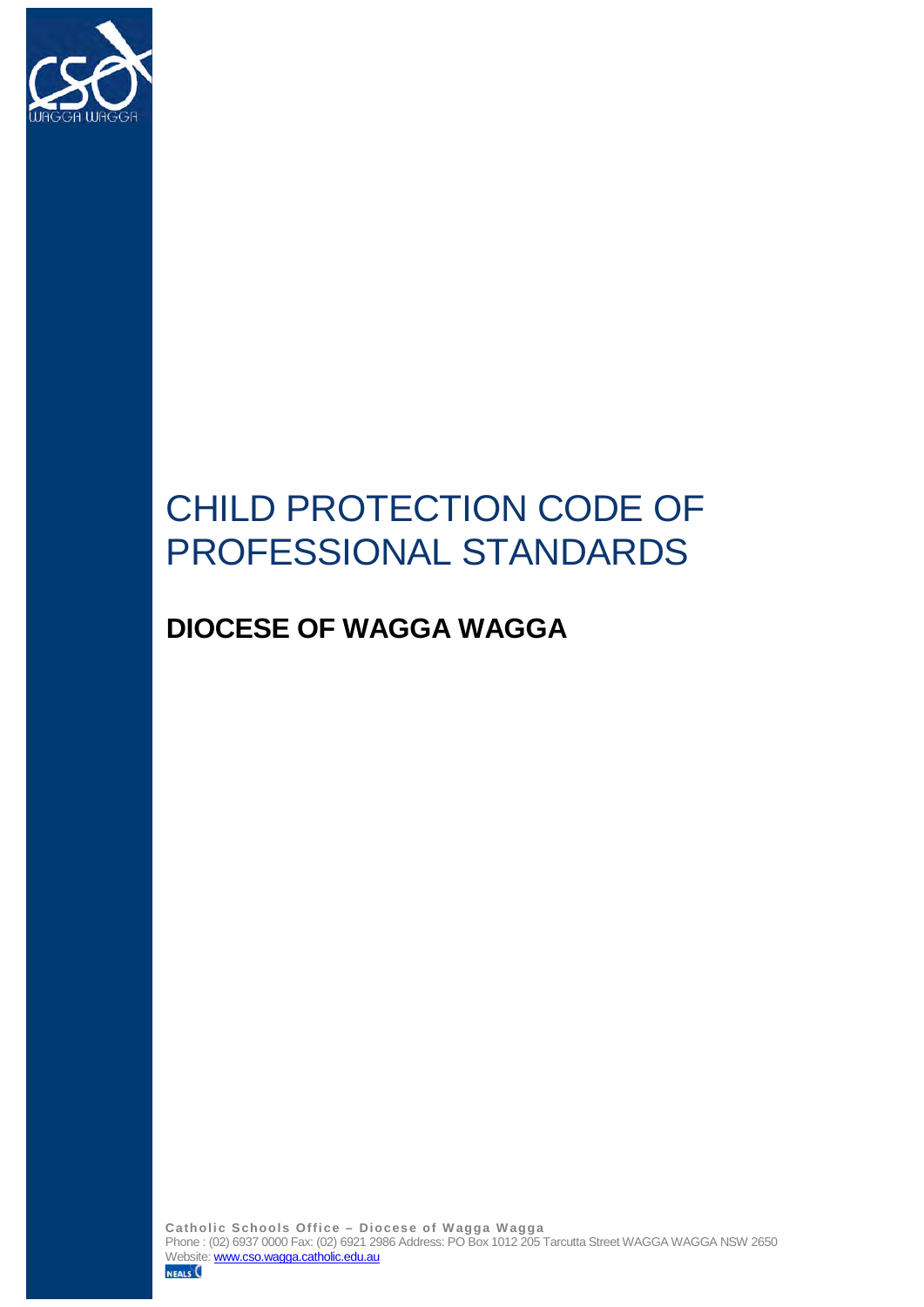### *Preamble*

The mission of Catholic schools unequivocally commits each school community to foster the dignity, self-esteem and integrity of every person. The provision of a safe and supportive environment is an essential element to ensure that each student entrusted to the care of our schools is to be affirmed in his or her dignity and worth as a person. Within our communities students develop skills in building positive relationships, skills that are modeled by employees.

It is expected that employees of Catholic schools endorse the principles of child protection as a fundamental responsibility and it is within this context that this Child Protection Code of Professional Standards for Catholic School Employees has been prepared. This document will assist employees in understanding and fulfilling their legal and professional responsibilities in this critical area of their work.

The *Child Protection Legislation Amendment Act 2003* took effect on 23 April 2004. This Act amended *Part 3A Ombudsman Act 1974* and *Part 7 Commission for Children and Young People Act 1998* (referred to in this document as 'the Child Protection Legislation'). The amendments highlight the need for the Catholic education sector to have a *Child Protection Code of Professional Standards* that will provide guidance for its employees.

This Code of Professional Standards will assist to clarify the parameters of appropriate and inappropriate conduct for employees who work in child related employment. It will also assist in achieving a safe and supportive school environment for students, employees and the school's broader community.

#### *Related policies, procedures and publications*

Occupational Health and Safety Policy

Diocesan Pastoral Policy 2007

Duty of Care Guidelines 2002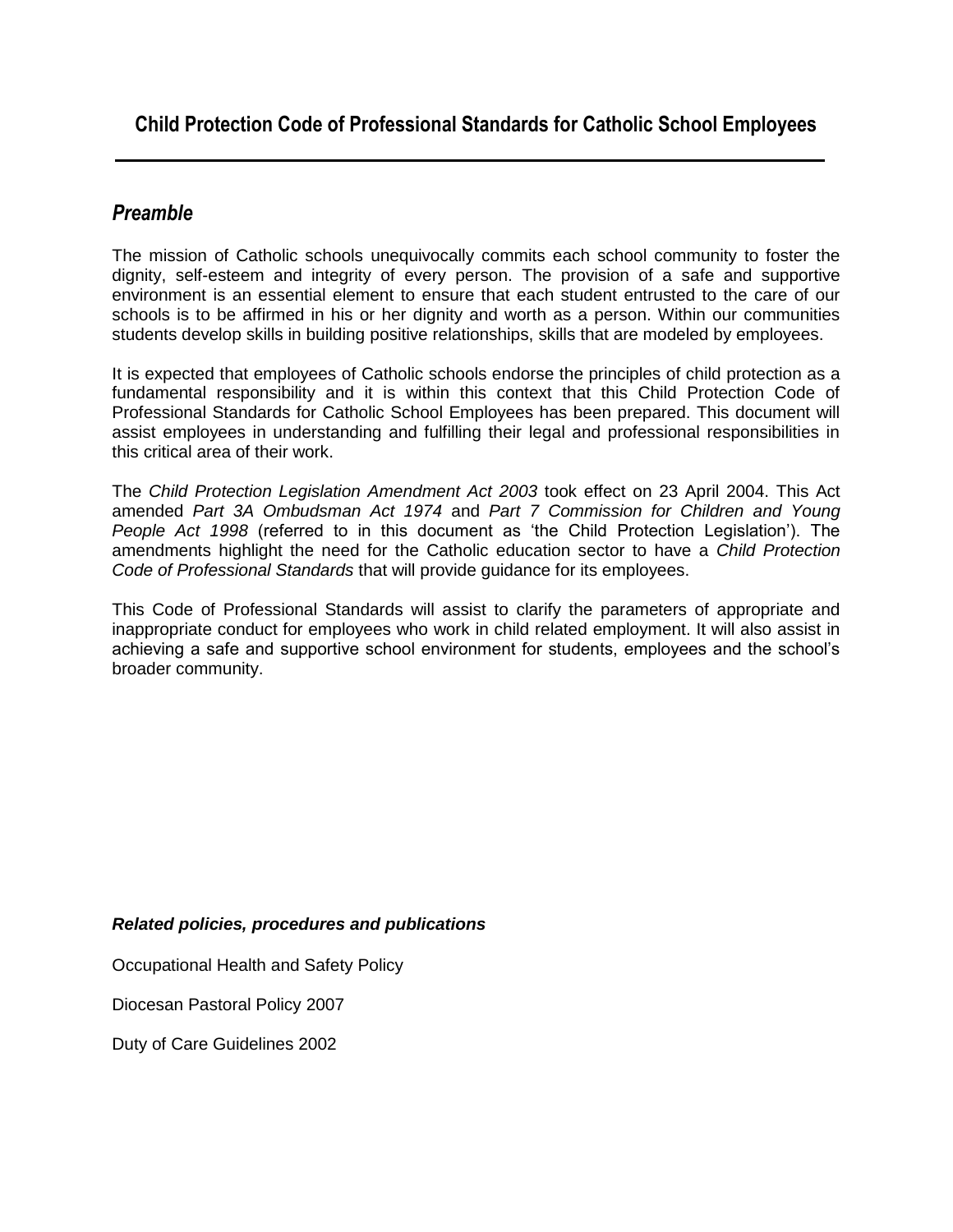# *1. Professional Responsibilities of Employees*

In performing their duties it is expected that all employees will support the core values of the school. In doing so, they will avoid by word or action, any influence upon students that is contrary to the teachings and values expressed by the Catholic Church in whose name they act.

Employees have a responsibility to meet the high standards of professional and ethical behaviour required by the employer, students' families and the Catholic and wider community.

Employees undertake their responsibilities within the framework of the law and lawful instructions from their employer. Employees must comply with legislative and industrial requirements, with this Code and any policies and procedures that are implemented by their school.

Employees (and school authorities) owe a duty of care to students. This duty of care is to take reasonable steps to protect students from a reasonably foreseeable risk of injury. This duty applies equally to school based activities and out of school activities involving the school.

### *2. Professional Relationships*

#### *2.1Interactions with Students*

It is expected that employees will be caring, compassionate adults who take an interest in their students and who set appropriate boundaries within those employee-student relationships.

Employees must be aware that their interactions with students are based on a trusting relationship arising from the nature of the work, and that those relationships are open to scrutiny.

Employees must always treat students with respect. Within this, there is no place for sarcasm, derogatory remarks, offensive comments or any other inappropriate conduct that may result in emotional distress to a child.

*Behaviour that may cause psychological harm to a student include:*

- *Targeted and sustained criticism, belittling or teasing;*
- *Excessive or unreasonable demands;*
- *Hostility, verbal abuse, rejection or scapegoating;*
- *Using inappropriate locations or social isolation, outside of the school's discipline policy, as punishment.*

Employees must always treat students in a consistent manner without inappropriate familiarity or spending 'special time' with a student.

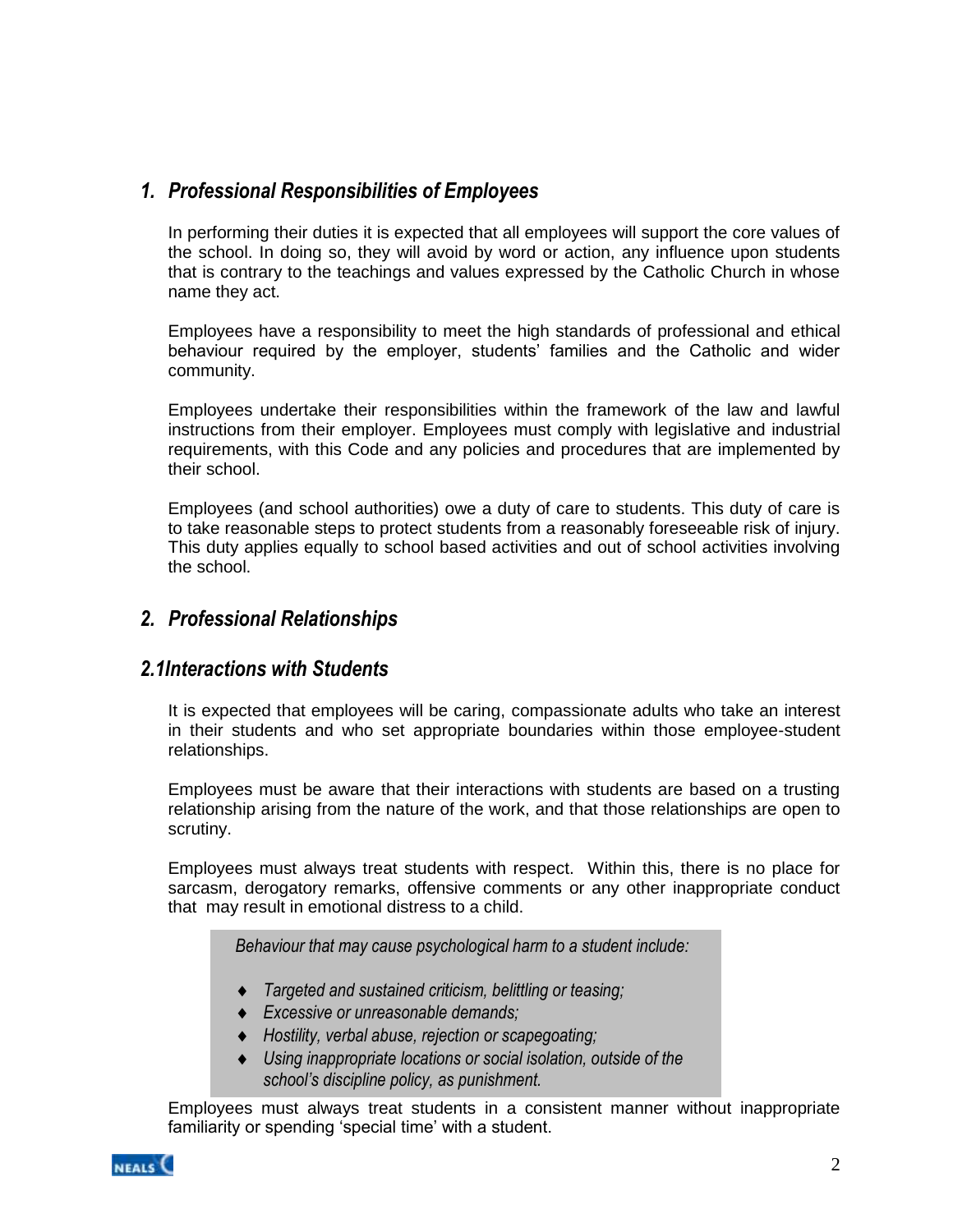*Some indicative behaviours that may suggest a student is not being treated in a consistent manner could include:*

- *Giving gifts to a child (for example giving a birthday gift to a particular student when this is not the practice with other students, or asking the student to keep the gift a secret from others);*
- *Showing special favours;*
- *Allowing a student to over-step rules, except where it is clearly articulated in a student's Individual Education Plan or Individual Behaviour Management Plan;*
- *Sharing secrets with a student;*
- *Inconsistent consequences or allowances.*

Social interactions between employees and students outside of school and school related activities can be problematic and may lead to allegations against employees. Employees must be conscious that their position places extra obligations on them and should follow the policy and procedure as set by their school. Employees are to seek guidance from their Principal if a personal relationship exists with the student's family. In schools where there are many relationships between employees and students' families, the Principal may wish to give a general directive to employees at the start of each school year.

> *Examples of when employees are to seek guidance from their Principal include:*

- *Visiting students at their home;*
- *Inviting students to visit the employee's home;*
- *Making telephone calls of a personal nature to students;*
- *Sending emails of a personal nature to students;*
- *Sending sms ( text) messages to students.*

When congratulating a student, a consistent approach should be used in line with school practice. Employees must be conscious that their actions, particularly physical gestures may be open to scrutiny by others. Employees are required to develop and exercise prudent judgment and sensitivity regarding appropriate physical interactions with students.

Employees should, whenever possible, endeavour not to drive a student in their car unless they have specific permission, and do so in accordance with school policy. In the event of an emergency, employees should attempt to obtain parental consent and also report the matter to the Principal, where possible prior to the journey commencing.

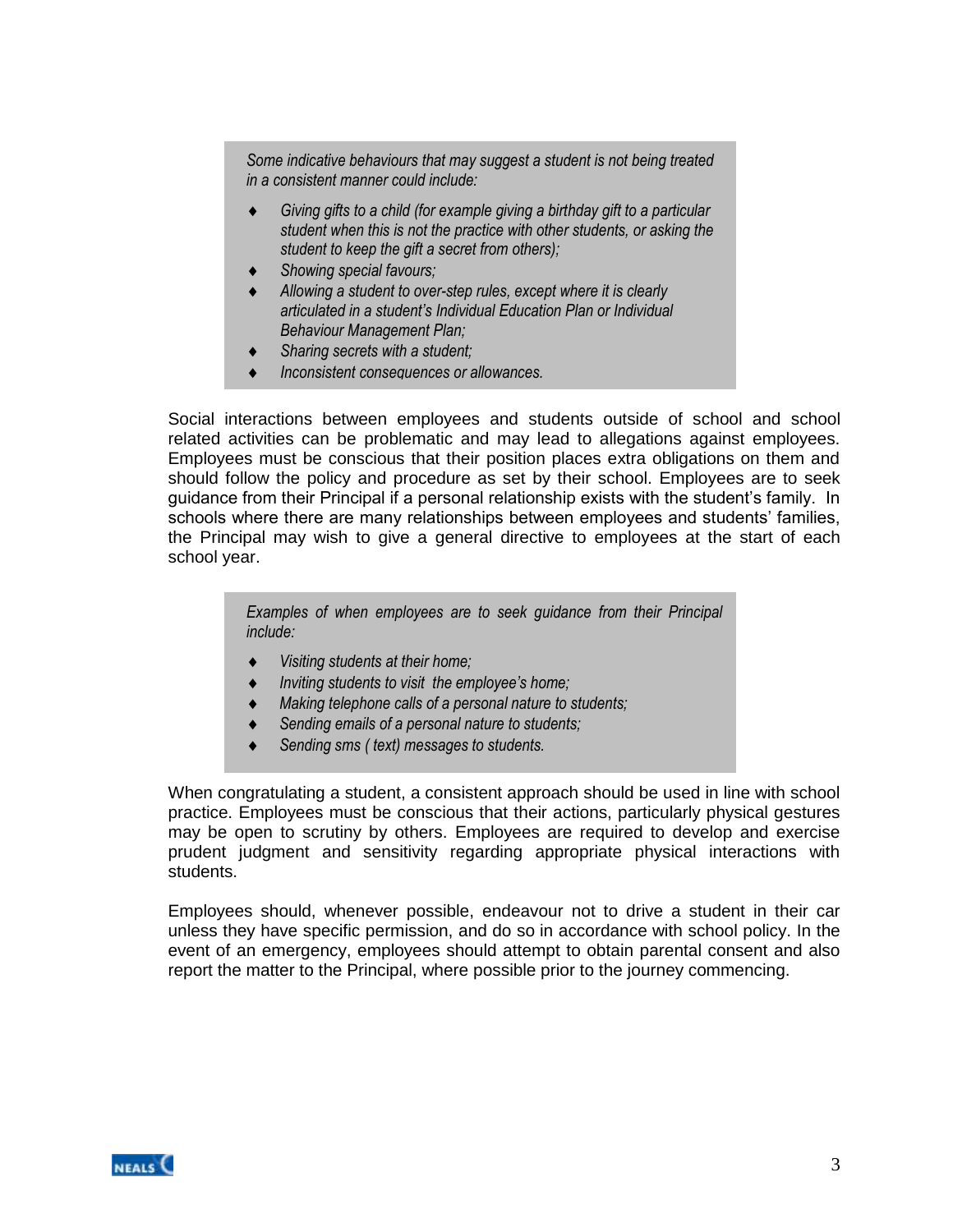Employees may only engage in tutoring or coaching students outside of school hours in accordance with school policy. Employees should be aware that child protection issues may arise in these circumstances and should continue to follow their obligations under this Code.

Employees should avoid, as far as possible, situations where they are alone with a student. In the conduct of their professional duties, employees may be required to work in a one to one situation with a student. In such situations employees must follow the school's policy and procedure.

*When responsible for a single student, an employee should:*

- *Have previously discussed arrangements with the Principal;*
- *Maintain visibility into a room;*
- *Where possible, interact with the student in an area open to observation.*

Employees must do everything within reason to ensure that alcohol, tobacco or prohibited substances are not consumed by students on the school's premises or at school functions, camps or excursions. Employees must not give to students, nor are they to encourage or condone the use by students of, the abovementioned substances. Consumption of alcohol by employees at school, or while at school functions should be in accordance with school policy. Administration of prescribed medications should be in accordance with school policy.

Employees must not, under any circumstances, engage in intimate and/or sexual relationships with a student or engage in any conduct of a sexual nature with a student. It is irrelevant whether the relationship is heterosexual or homosexual, consensual or non-consensual or condoned by parents or caregivers. The age of the students or employees involved is also irrelevant.

> *Improper conduct of a sexual nature by an employee against a student includes sexual intercourse and any other form of sexual misconduct.. Sexual misconduct includes:*

- *Obscene language of a sexual nature;*
- *Suggestive remarks or actions;*
- *Jokes of a sexual nature;*
- *Obscene gestures;*
- *Unwarranted and inappropriate touching;*
- *Sexual exhibitionism;*
- *Undressing in front of students;*
- *Personal correspondence with students in respect of the employee's sexual feelings for the student;*
- *Deliberate exposure of students to sexual behaviour of others, other than in the case of prescribed curriculum material in which sexual themes are contextual;*
- *Possession, distribution or display of pornography;*
- *Electronic transmission of messages or files which are sexually explicit, offensive or contain inappropriate jokes;*



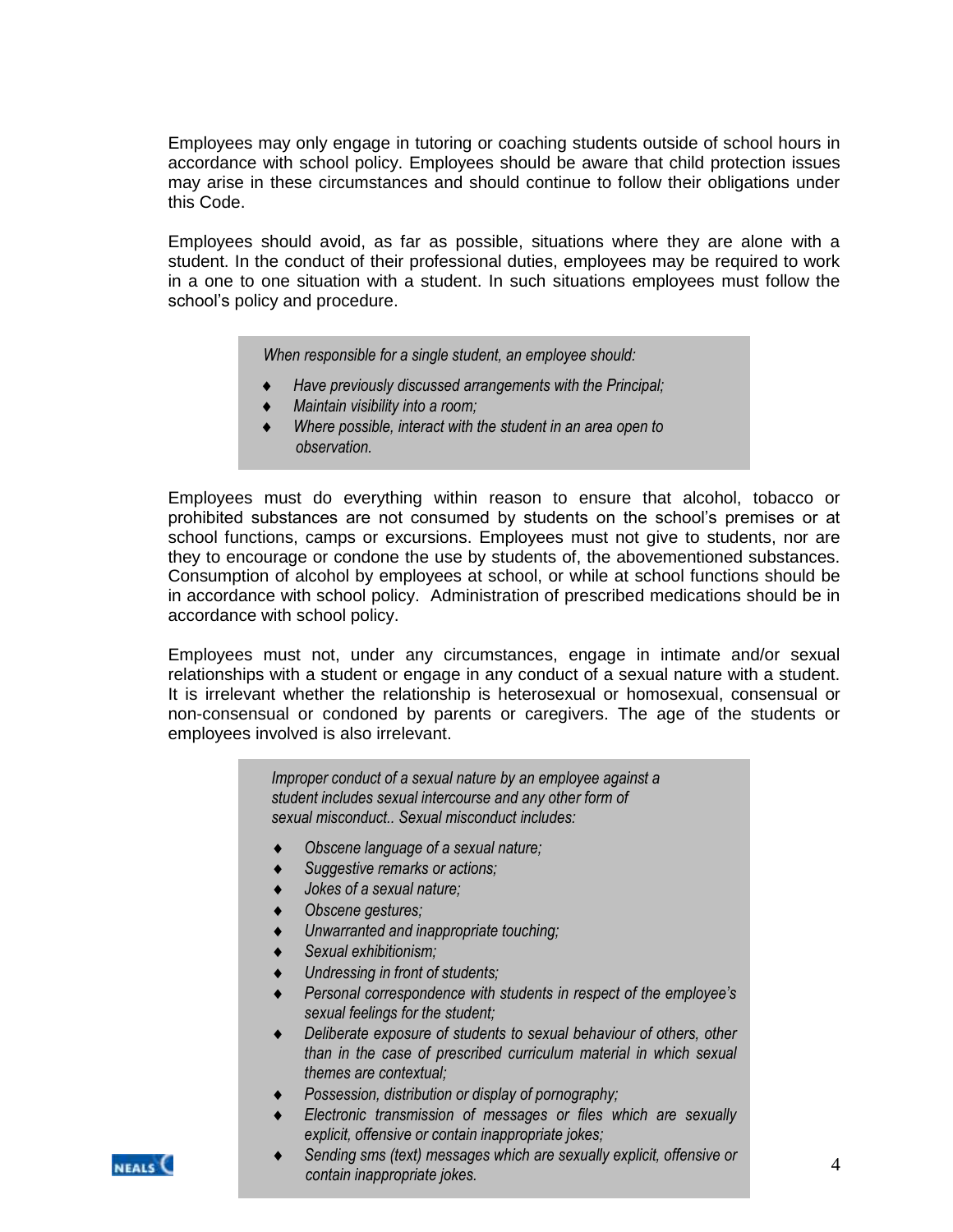Employees in their pastoral care role must be cautious of the content and context of their discussions with students.

*Employees must exercise caution when :*

- *Making personal comments about a student;*
- *Asking questions that probe a student's sexuality or personal relationships;*
- *Discussing personal details of lifestyle of self or others;*
- *Disclosing their personal contact details to students.*

 *Employees must not:*

*Discuss matters of a sexual nature relating to themselves.*

Should any student engage, or attempt to engage, in inappropriate behaviour of a sexual nature with an employee, then immediate steps must be taken to discourage the student and the matter should be immediately reported to the Principal.

Employees must notify the Principal immediately should they suspect a situation involving any form of reportable conduct or concern of risk of harm to students. Employees must also be aware of individual mandatory reporting requirements under the *Children and Young Persons (Care and Protection) Act 1998.* It is not the responsibility of employees to investigate allegations or suspicions of a child protection nature.

#### *2.2 Maintaining Professional Boundaries*

The following self-assessment may assist employees in assessing their application of professional boundaries:

- Am I dealing in a different manner with a particular student than with others under the same circumstances?
- Would I do or say this if a colleague was present?
- Is my dress/availability/language different from the normal with a particular student(s)?
- Are the consequences of my actions likely to have negative outcomes?
- Are my personal feelings translating into inappropriate actions?
- Could my conduct with a student be perceived as demeaning or belittling?

Employees are required to bring to the attention of their Principal any potential, perceived or actual contraventions of any of these boundaries set out in this Code, whether by themselves or colleagues. The requirement to report any possible contraventions is essential given the duty of care owed to students within the school environment. In addition, all employees are to notify any allegation of reportable conduct or reportable convictions of which they become aware in accordance with current legislation and school policy.

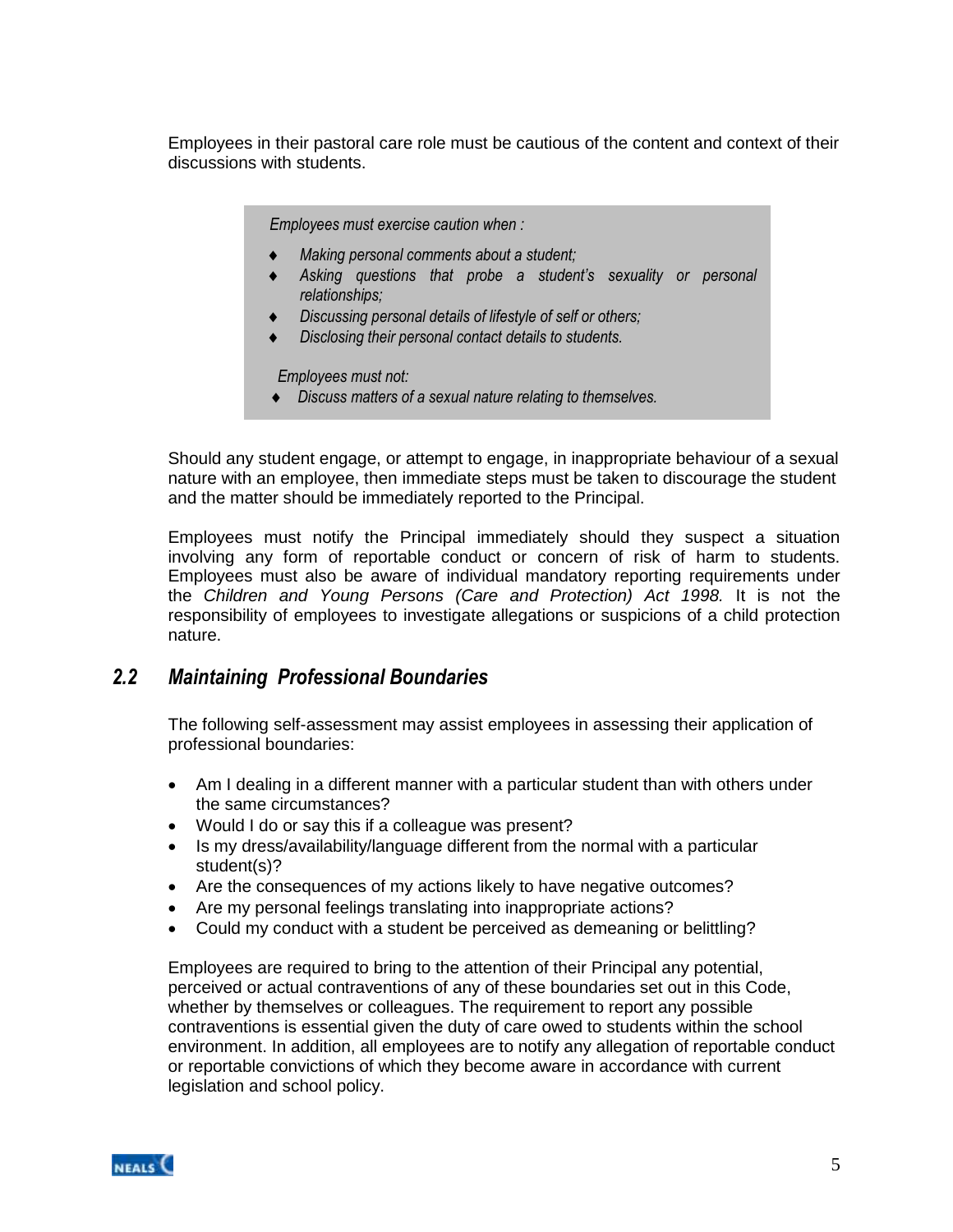#### *3. Duty of Care*

The school owes a duty of care to its employees and students. It is expected that all employees contribute towards the fulfillment of this legal duty. Employees will exercise with diligence, the duty of care that they owe to the student. In addition to this, employees are expected to take all reasonable steps to protect students from risk of harm. This may require making formal notifications/reports to government agencies as well as referring matters of concern to relevant personnel within the Catholic School Authority.

Employees are also expected to cooperate with the school to maintain a workplace environment that is positive, open and healthy for members of the school community. Each employee has a significant role to play in achieving and maintaining this objective. It is expected that any matters that threaten the fulfillment of this objective are reported to the employee's direct supervisor.

The supervisory role of employees is aimed at enhancing a student's educational opportunities, building self-esteem, and ensuring students are safe and supported. Whilst in a supervisory role, the employee has an obligation to fulfill duty of care requirements.

Employees must comply with the arrangements for student supervision put in place by the school for all activities where the student is under the duty of care of an employee. Playground supervision is an integral part of this responsibility. Employees must actively supervise their designated area, be vigilant and constantly mobile. Punctuality is an essential element of this compliance.

Employees should be alert to bullying or any other form of harassment or discriminatory behaviour, act on and report incidents in accordance with the school's anti-bullying policy.

Ill or injured students should be attended to by the supervising employee. Should additional assistance be required employees should contact the first aid officer.

Attention to the personal care needs of a student should be done in accordance with the school's policy and procedure and individual management plan, if one exists.

Employees should remain with students at after school activities in accordance with school policy.

As well as the above considerations with regard to duty of care all Boarding School employees must comply with the arrangements that are put in place with regard to after school activities.

#### *4.* **Risk Management**

All employees should be aware of risks that arise in the school and take steps to minimise and/or eliminate those risks. Employees also need to appreciate that the school, in exercising its duty of care for students and employees, may from time to time require an employee to conduct a risk assessment, having regard to the welfare of all.

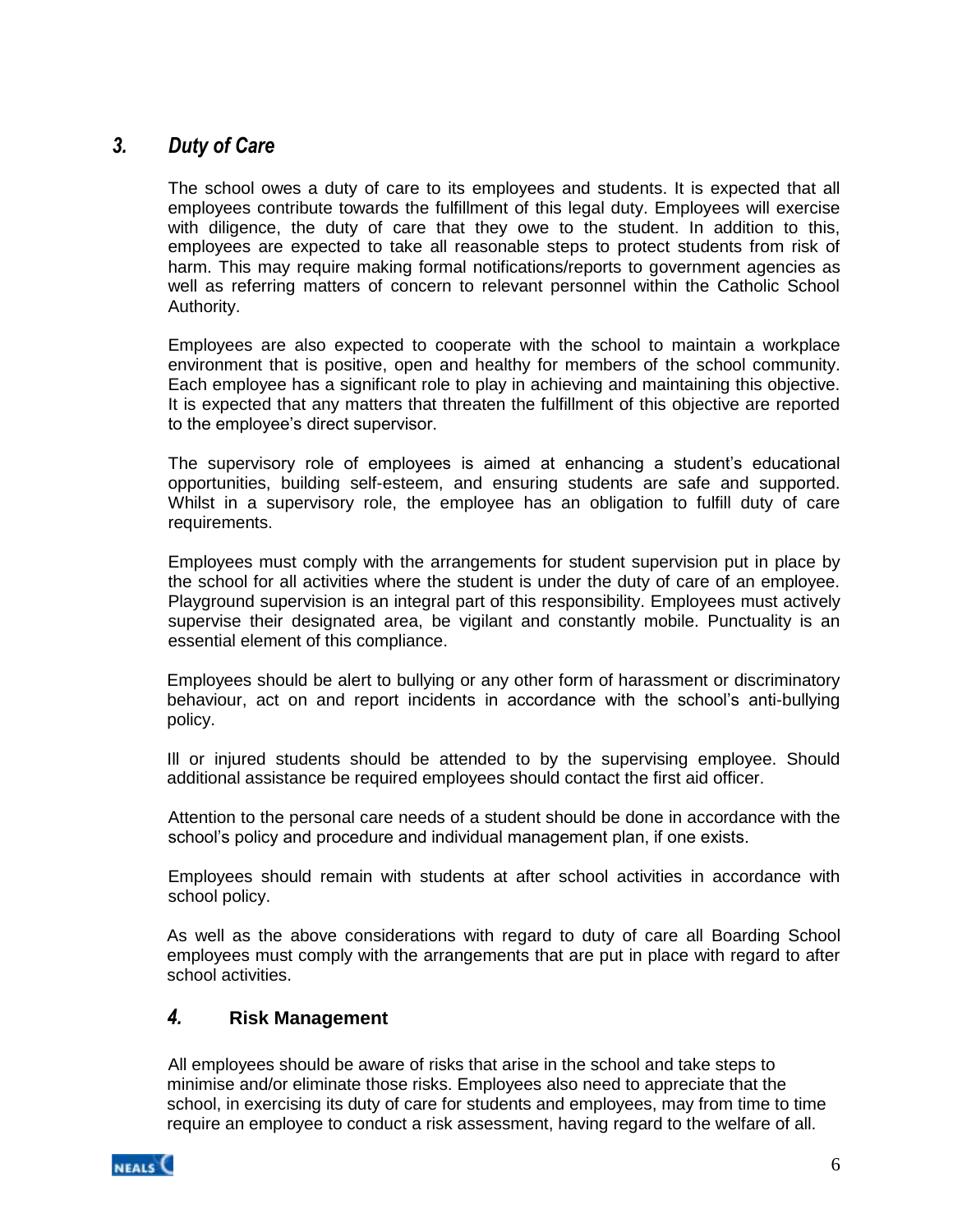### *5. Student Management*

 Student discipline practices in Catholic schools aim to facilitate the development and experience of responsible self-discipline amongst students and to promote the wellbeing, safety and effective management of the school community.

 It is the responsibility of each employee to develop effective, consistent and appropriate management strategies in day to day interactions with students as a preventative system of behaviour management. These strategies should include a clear, consistent and graded method of dealing with inappropriate behaviours and should be developed in accordance with the school's Pastoral Care, Student Management and Discipline policies. It is the responsibility of each employee to be familiar with these policies.

As a general rule, employees will use their management strategies in their initial dealings with students. However, students who display recurrent challenging behaviours, particularly unsafe behaviours should be referred to the appropriate person in line with the school's policy and procedures. Where a student's behaviour is unable to be managed by the implementation of the school's policies, an individual behaviour management plan should be developed for that student. All employees should be made aware of this individual management plan and act in accordance with the procedures documented in this plan.

All employees should be aware that corporal punishment is prohibited. Corporal punishment involves the application of physical force to punish or correct a student unless that physical contact is reasonable and necessary for the protection of any person.

*The following behaviour management practices are unacceptable:*

- *Using an object, such as a ruler, book, duster, chalk or whiteboard marker to gain a child's attention in a hostile or an inappropriate physical manner;*
- *Restraining a student for any purpose other than a student's actions causing imminent harm to self or others;*
- *Hitting or kicking a student;*
- *Holding a student (other than for the circumstances outlined in section 5);*
- *Pushing, pulling, shoving, grabbing, pinching or poking a student;*
- *Shaking or throwing a student;*
- *Intimidating a student;*
- *Swearing at a student;*
- *Using sarcasm to humiliate;*
- *Locking a student in a confined space;*
- *Refusing biological needs as a means of punishment;*
- *Applying painful or noxious conditions;*
- *Criticising a student rather than the student's actions;*
- *Practices which instil fear, or using fear as a means of controlling a student;*
- *Practices which cause a student to feel alienated;*
- *Exposing a student to material that contains violent or inappropriate sexual messages or themes, or contains adult concepts or themes that are inappropriate to the student's age or curriculum expectations;*



 *The use of psychotropic medication to manage a student's behaviour, as opposed to treatment for a diagnosed condition.*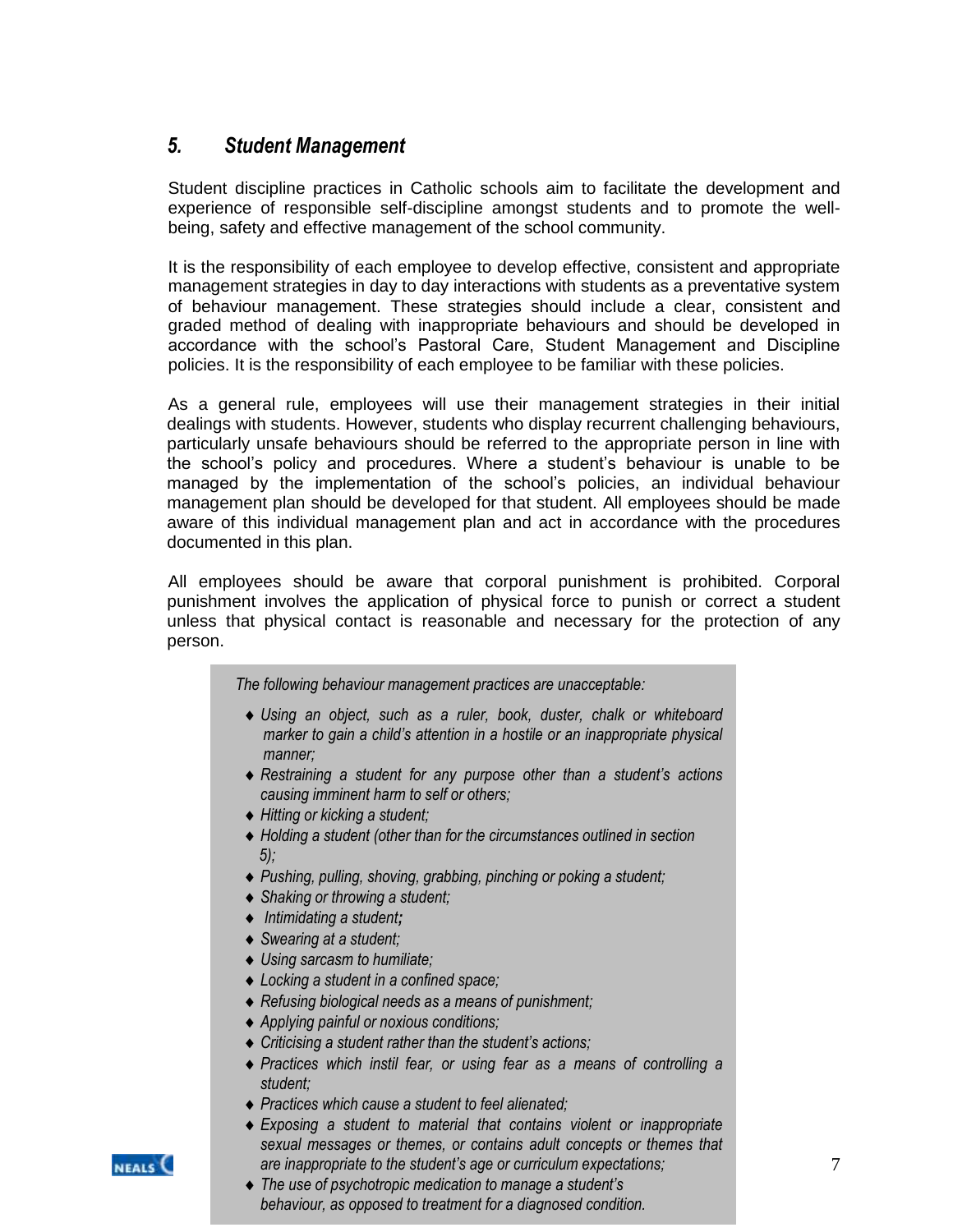# *6. Physical Contact with Students*

When physical contact with a student is a necessary part of the teaching/learning experience employees must exercise caution to ensure that the contact is appropriate and acceptable for the duty to be performed.

- *Assessing a student who is injured or ill may necessitate touching. An employee should advise the student of what they intend to do and, where possible, seek the student's concurrence;*
- *teaching sport, music and other activities may require the physical handling of a student to demonstrate a particular action or skill.*

*Physical contact with students which may be appropriate includes:*

- *comforting an upset student;*
- *guiding a student in a non threatening manner;*
- *tapping a student on the shoulder to gain his/her attention after verbal requests were unsuccessful; and*
- *protecting a student from imminent danger to himself/herself or to others.*

The physical contact referred to above is only acceptable if the contact was reasonable for the purpose of discipline, management or care of the student. The contact must also be appropriate given the age, maturity, health or other characteristics of the child. Physical contact with a student should be consistent with any behaviour management plan in place for that student.

Physical interventions (including physical restraints, removals or escorts) to contain and/or control the behaviour of students should only be employed as measures of last resort to ensure safety and protection. The use of physical intervention is restricted to occasions when the student, other students, employees or others are being harmed or are in imminent danger of being harmed.

> *Some examples of when it may be appropriate to use physical intervention as a last resort include:*

- *A student attacking an employee;*
- *A student attacking another student;*
- *Students physically fighting;*
- *A student causing, or at risk of causing, injury to self or others;*
- *A student misusing dangerous materials, substances or objects where it is likely that this will cause imminent harm.*

As any physical intervention involves some risk of injury to the student or employee, employees must weigh this risk against the risks involved in failing to physically intervene when it may be warranted. All employees using physical interventions are responsible and accountable for the manner in which they exercise that authority.

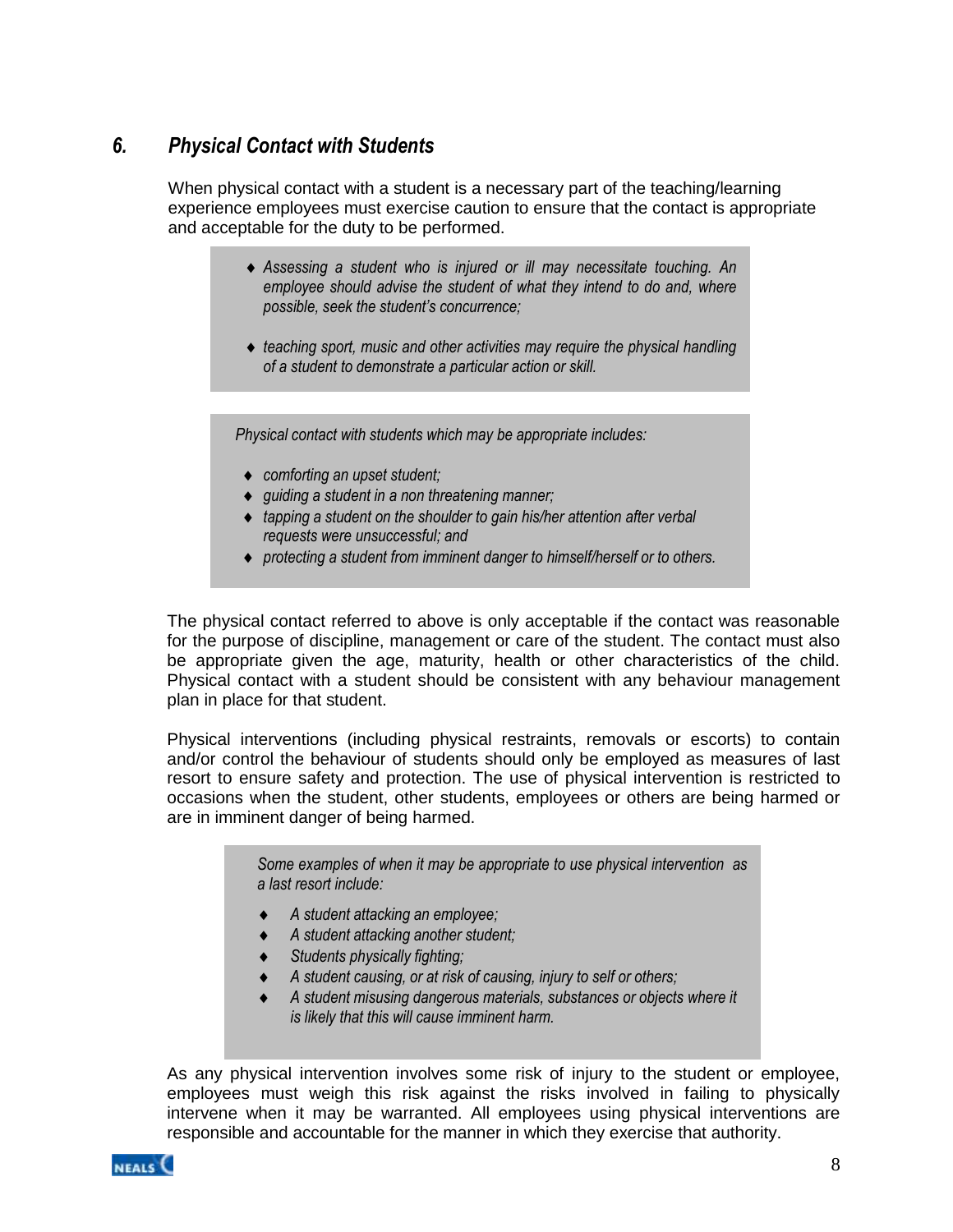### *7. Confidentiality*

Employees should be aware of, respect and adhere to, the established lines of communication in the school.

Where matters arise in a school under Child Protection Legislation, employees should maintain the confidentiality of all parties concerned. In any matters where an employee is in doubt as to the requirements of confidentially, they should seek the advice of the Principal or the Principal's delegate, without discussing the matter with any other employee.

#### *8. Unacceptable Conduct*

Conduct which is contrary to this Code may amount to reportable conduct and/or disciplinary action within the meaning of Child Protection Legislation and will be dealt with in accordance with the school's disciplinary policy.

#### *9. Clarification of the Code*

If there is any conflict between this code and applicable legislation, the legislation will prevail. If an employee is in doubt about the interpretation of this code then the matter should be discussed with a more senior employee. If this matter cannot be clarified at a local level, the matter may be referred to the Catholic Commission for Employment Relations.

#### *10. Review of the Code*

To maintain the currency and value of this Code it will be reviewed and updated as necessary.

#### *Review Date:*

December 2005.

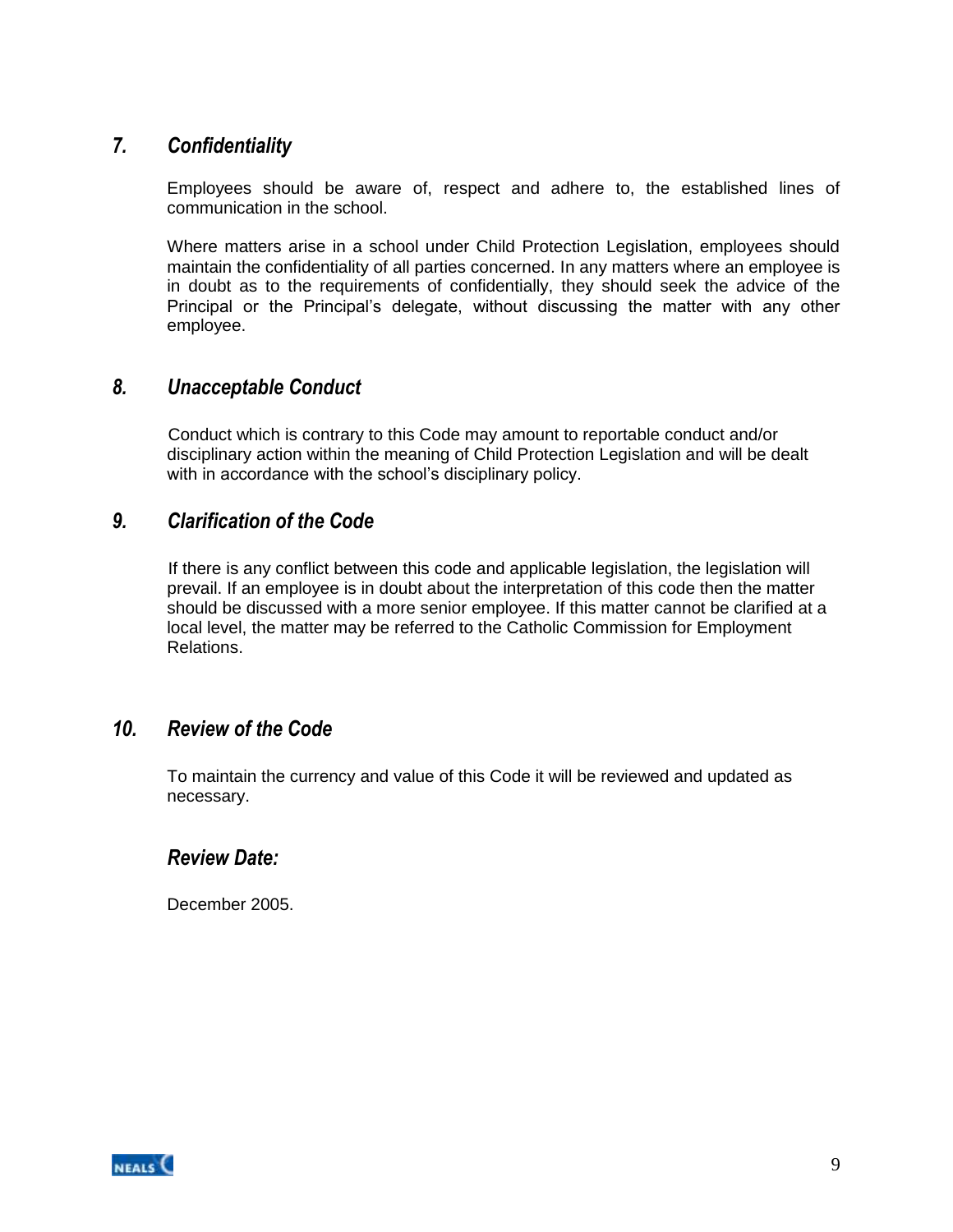### **GLOSSARY**

**Child Protection Legislation** is defined to include the following:

- *1. Ombudsman Act 1974*
- *2. Commission for Children and Young People Act 1998*
- *3. Children and Young Persons (Care and Protection) Act 1998*

**Employee** means anyone employed by a school and any individual engaged by a school to provide services to children, this includes volunteers.

**School** means services provided to children undertaken on school property and other school related activities such as school sport, excursions, camps, billeting.

**Catholic School Authority** means the body responsible for the governance of each school such as a parish, Catholic Education Office, Catholic Schools Office, canonical administrator or a religious institute.

**Principal** means the Principal or the Principal's delegate.

**Student** means any child under the age of 18, regardless of whether they are an enrolled student at the school.

#### **Reportable Conduct** means:

- Any sexual offence, or sexual misconduct, committed against, with or in the presence of a child (including a child pornography offence), or
- Any assault, ill-treatment or neglect of a child, or
- Any behaviour that causes psychological harm to a child,

whether or not, in any case, with the consent of the child.